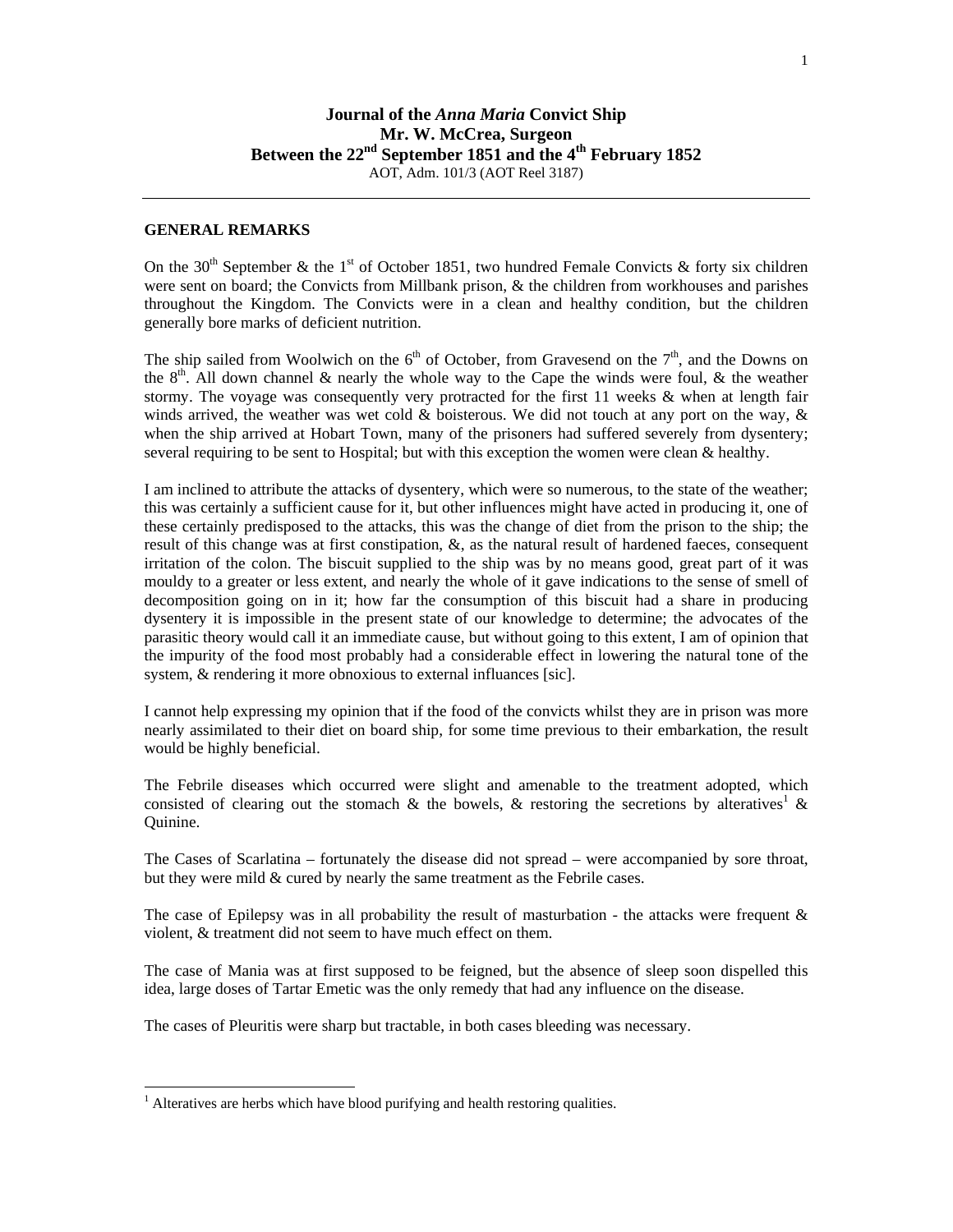One of the cases of Phthisis (No.2 in the Journal) terminated fatally; the other was rapidly recovering when sent to Hospital, the effects of strengthening the digestive organs in this case was manifest in a very striking manner, & doubtless good food would soon complete her cure.

The cases of cynanche<sup>2</sup> were simple and all yielded to one uniform mode of treatment, sharp purging, inhalation of the vapor of hot water & astringent gargles.

The Case of palpitation was one of organic disease of the valves of the heart, releif [sic] was procured by avoiding all sources of irritation, & giving tone to the digestive organs.

The Cases of diarrhea were simple, & easily cured by clearing out the bowels, & giving afterwards a few doses of Turpentine Castor Oil & Laudanum.

The case of Constipation was a severe one, threatening serious consequences, but was cured principally by turpentine Epithem<sup>3</sup>  $\&$  palpation in the direction of the colon.

The Cases of Rheumatism were in all probability the result of suppressed menstruation, they yielded to the remedied used.

The case of Opthalmia was acute Conjunctivitis  $\&$  was treated by cold lotions  $\&$  the external use of nitrate of silver in a solution of two grains to the ounce.

Two of the cases of Ulcer were important enough to send to Hospital, but there was an extraordinary absence of this disease when so much exposure to wet prevailed.

There was also an unusually small amount of boils, but I presume the large number of cases of bowels complaints which occurred were ?vicarious of the former complaint.

One solitary case of Scurvy occurred in one of the children of the convicts, she speedily recovered under the use of port wine & lemon juice.

The cases of sprain & contusion need no comment.

The cases of dyspepsia were from impaired digestive organs consequent on other disease, they were sent to Hospital.

The case of Atrophy & Marasmus occurred in a child whose mother died on board, it terminated fatally.

The deck  $\&$  sleeping places were kept extremely clean, the stoves were kept swinging constantly during the wet weather, & were most useful in keeping the deck dry & warm. The water closets were very small, & from suspicion of the locks of the outer doors having been picked, it was requisite to nail them up, this made the water closets very close, & with the constant use by 240 people, the stench would have been intolerable, had it not been for the effectual and perfect manner in which it was kept down by the use of the solution of Chloride of Zinc, plentifully poured into the water closets, & sprinkled about them; I have no doubt that the free use of this deoderizer prevented much sickness.

> W. MCCREA M.D. Surgeon

 $\overline{a}$ 

<sup>&</sup>lt;sup>2</sup> Cynanche: severe sore throat.

 $3$  Epithem: 'Any external topical application to the body, except ointments and plasters, as a poultice, lotion, etc.' (Webster's Revised Unabridged Dictionary, 1913).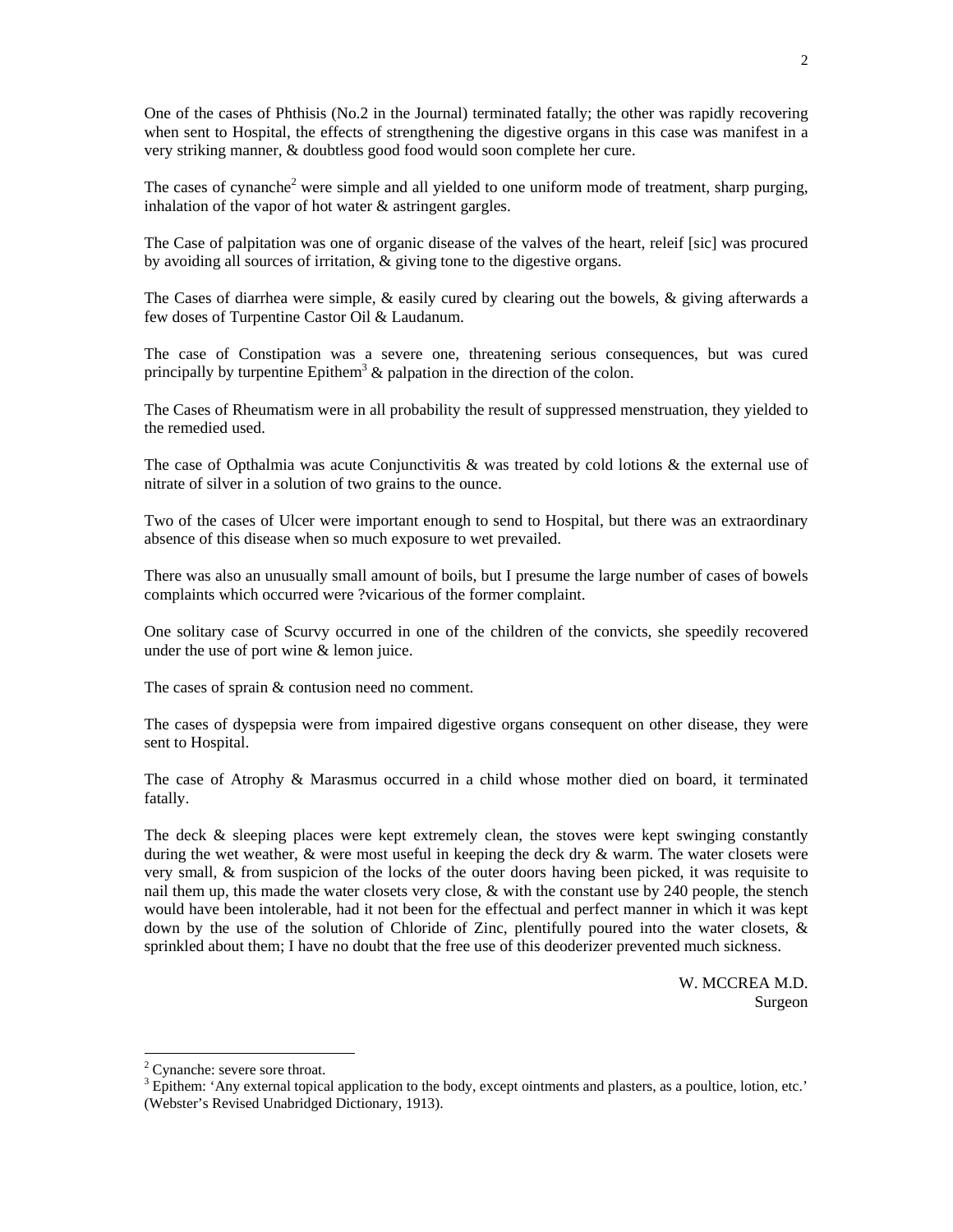| When put<br>on Sick<br>List | <b>Name</b>                | Age           | Quality                    | <b>Disease</b> | When put<br>off Sick<br>List | How<br>disposed<br>of |
|-----------------------------|----------------------------|---------------|----------------------------|----------------|------------------------------|-----------------------|
| 1851<br>Oct 1               | Lydia Day                  | 22            | Female Convict             | Epilepsy       | Oct 2                        | duty                  |
| Oct 2                       | Mary Ann Morris            | 21            | <b>Female Convict</b>      | Phlegmon       | Oct 8                        | duty                  |
| Oct 3                       | Sarah Darlington           | 24            | <b>Female Convict</b>      | Sprain         | Oct 9                        | duty                  |
| Oct 4                       | Sarah Gibson               | 34            | Female Convict             | Colica         | Oct 12                       | duty                  |
| Oct 4                       | Mary Higgins               | 33            | <b>Female Convict</b>      | Opthalmia      | Oct 13                       | duty                  |
| Oct <sub>9</sub>            | Sarah Barber               | 23            | <b>Female Convict</b>      | Contusio       | Oct 18                       | duty                  |
| Oct 12                      | Elizabeth Mallam           | 24            | <b>Female Convict</b>      | Dysentery      | Oct 26                       | duty                  |
| Oct 137                     | Henry Harris               | 2             | Female Convict's<br>child  | Diarrhea       | Oct 26                       | died                  |
| Oct 15                      | Frances Cartwright         | 25            | <b>Female Convict</b>      | Colica         | Oct 18                       | duty                  |
| Oct 19                      | Ellen Moore                | 17            | <b>Female Convict</b>      | Febris         | Nov 5                        | duty                  |
| Oct 19                      | Mary McIntyre              | 19            | <b>Female Convict</b>      | Febris         | Oct 23                       | duty                  |
| Oct 22                      | Elizabeth McDonald         | 23            | Female Convict             | Cynanche       | Oct 24                       | duty                  |
| Oct $23$                    | Mary Ann Lane              | 21            | <b>Female Convict</b>      | Rheumatism     | Nov <sub>6</sub>             | duty                  |
| Oct 27                      | Sarah Barber               | 24            | <b>Female Convict</b>      | Scarlatina     | Nov 13                       | duty                  |
| Oct 28                      | <b>Elizabeth Gibbs</b>     | 23            | <b>Female Convict</b>      | Phlegmon       | Oct 31                       | duty                  |
| Nov <sub>4</sub>            | Ann Selling                | 21            | Female Convict             | Fever          | Nov 5                        | duty                  |
| Nov <sub>7</sub>            | Mary Kennedy               | 20            | <b>Female Convict</b>      | Phthisis       | Dec 1                        | died                  |
| Nov <sub>7</sub>            | Jane Mulheron              | 18            | Female Convict             | Constipatio    | Nov 13                       | duty                  |
| Nov $10$                    | Mary Ann Brittain          | 22            | Female Convict             | Palpitatio     | Nov 13                       | duty                  |
| <b>Nov 15</b>               | <b>Bridget Nelson</b>      | 28            | <b>Female Convict</b>      | Scarlatina     | <b>Nov 18</b>                | duty                  |
| Nov $17$                    | Elizabeth Mallam           | 24            | Female Convict             | Dysentery      | Jan 1 1852                   | died                  |
| <b>Nov 17</b>               | Thomas Connolly            | $\frac{1}{2}$ | Child of Female<br>Convict | Diarrhea       | <b>Nov 20</b>                | died                  |
| <b>Nov 21</b>               | Ann Wright                 | 28            | Female Convict             | Diarrhea       | Nov $25$                     | duty                  |
| Nov $20$                    | Elizabeth Douglas          | 21            | <b>Female Convict</b>      | Mania          | Jan 27                       | Hospital              |
| <b>Nov 23</b>               | Catherine Fazakerly        | 30            | Female Convict             | Colica         | <b>Nov 24</b>                | duty                  |
| <b>Nov 24</b>               | Margaret Mulvaney          | 8             | Child of Female<br>Convict | Scarlatina     | <b>Nov 28</b>                | duty                  |
| <b>Nov 25</b>               | Sarah Barber               | 23            | Female Convict             | Dysentery      | Dec 27                       | $\overline{duty}$     |
| Nov $25$                    | <b>Bridget Nelson</b>      | 28            | Female Convict             | Rheumatism     | Dec 2                        | duty                  |
| <b>Nov 28</b>               | Sarah Gibson               | 34            | Female Convict             | Dysentery      | Dec 27                       | duty                  |
| Dec 3                       | Mrs Pogson                 | 30            | <b>Assistant Matron</b>    | Dysentery      | Dec 11                       | duty                  |
| Dec 6                       | Catherine Bryceland        | 20            | <b>Female Convict</b>      | Dysentery      | Dec 9                        | duty                  |
| Dec 6                       | Janet McKay                | 28            | Female Convict             | Dysentery      | Dec 14                       | duty                  |
| Dec 6                       | <b>Bridget McDermott</b>   | $20\,$        | Female Convict             | Dysentery      | Dec 14                       | duty                  |
| Dec 7                       | Amelia Hawkins             | 22            | Female Convict             | Dysentery      | Dec 18                       | duty                  |
| Dec 9                       | <b>Catherine Casterton</b> | 18            | Female Convict             | Dysentery      | Dec 15                       | duty                  |
| Dec 11                      | Mary Ann Squire            | 23            | Female Convict             | Dysentery      | Dec 25                       | duty                  |
| Dec 13                      | Jane Park                  | 21            | Female Convict             | Dysentery      | Dec 21                       | duty                  |
| Dec 13                      | Eliza Howis                | 23            | Female Convict             | Dysentery      | Dec 21                       | duty                  |
| Dec 13                      | <b>Elizabeth Saunders</b>  | 30            | Female Convict             | Dysentery      | Dec 25                       | duty                  |

**Copy of daily Sick Book of the** *Anna Maria* **Convict Ship, from Sept. 1851 to Feb. 1852**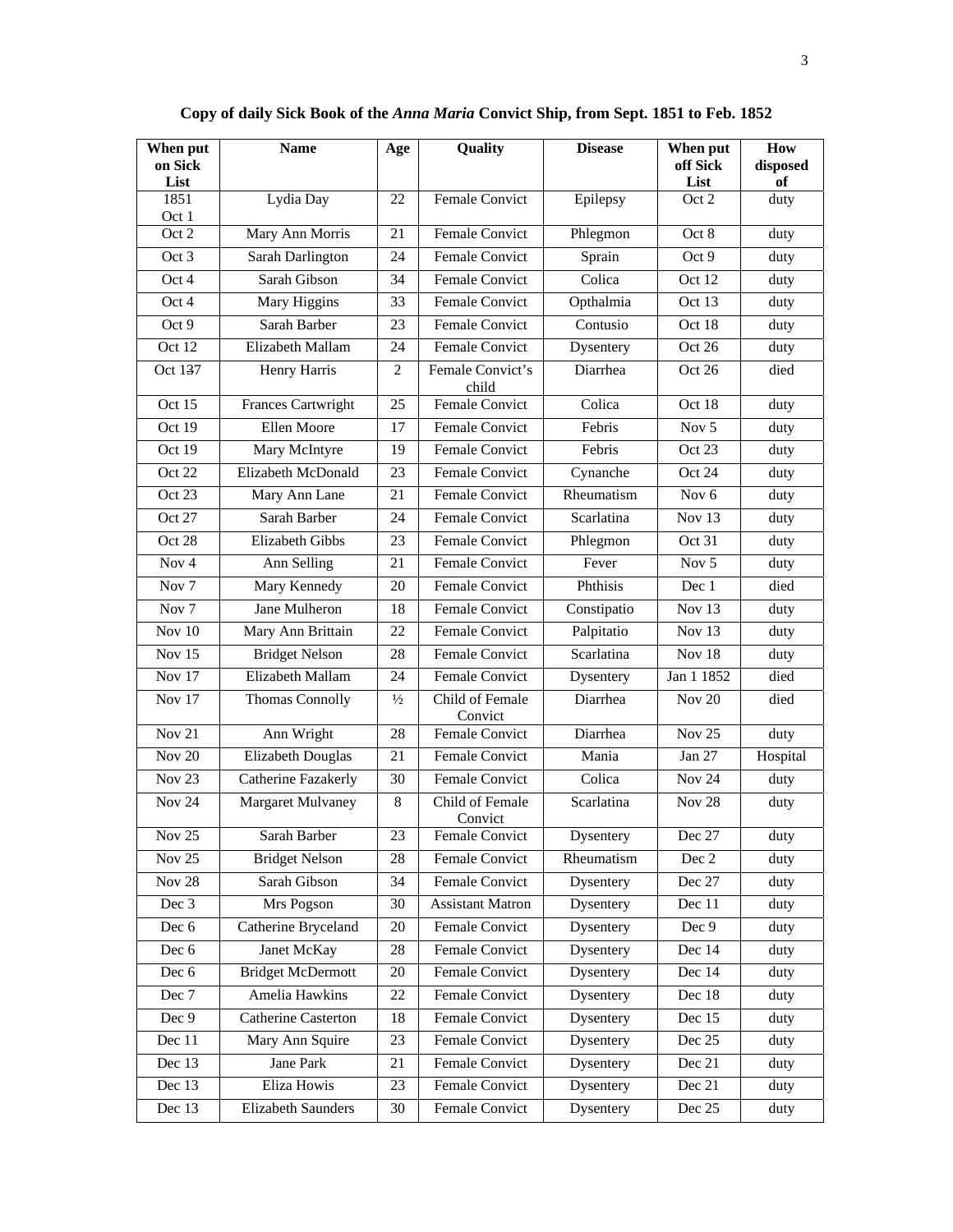| Dec 13         | Mary Ann Crawford          | 17            | <b>Female Convict</b>        | Dysentery             | Dec 25         | duty     |
|----------------|----------------------------|---------------|------------------------------|-----------------------|----------------|----------|
| Dec 15         | Eliza James                | 19            | Female Convict               | Dysentery             | Dec 26         | duty     |
| Dec 16         | <b>Frances Blick</b>       | 39            | Female Convict               | Dysentery             | Dec 21         | duty     |
| Dec 17         | Marion Archibald           | 41            | Female Convict               | Dysentery             | Dec 26         | duty     |
| Dec 18         | Elizabeth McDonald         | 23            | Female Convict               | Dysentery             | Dec 21         | duty     |
| Dec 21         | Mary Anne Thomas           | 19            | Female Convict               | Cynanche              | Dec 23         | duty     |
| Dec 21         | Henry Kennedy              | $\mathbf{1}$  | Child of a Female<br>Convict | Atrophy<br>(marasmus) | Dec 22         | died     |
| Dec 25         | Elizabeth Bosanko          | 31            | Female Convict               | Dysentery             | Dec 30         | duty     |
| Dec 27         | <b>Ellen Purday</b>        | 50            | Female Convict               | Dysentery             | Dec 29         | duty     |
| Dec 28         | <b>Esther Gilbert</b>      | 23            | Female Convict               | Dysentery             | Dec 31         | duty     |
| Dec 28         | Eliza James                | 18            | Female Convict               | Dysentery             | Jan 9          | duty     |
| Dec 28         | Grace Brown                | 1             | Child of a Female<br>Convict | Dysentery             | Jan 11         | died     |
| Dec 28         | Ann Brown                  | 3             | Child of a Female<br>Convict | Dysentery             | Jan 4          | died     |
| Dec 28         | Eliza Brown                | 6             | Child of a Female<br>Convict | Dysentery             | Jan 27<br>1852 | Hospital |
| Dec 28         | Isobel Ingles              | 31            | <b>Female Convict</b>        | Dysentery             | Jan 9          | duty     |
| Dec 28         | Eliz <sup>th</sup> Bosanko | $\mathbf{1}$  | Child of a Female<br>Convict | Dysentery             | Jan 27         | Hospital |
| Dec 28         | Mary Smith                 | 21            | <b>Female Convict</b>        | Pleuritis             | Jan 4          | duty     |
| Dec 28         | <b>Elizabeth Saunders</b>  | 30            | Female Convict               | Dysentery             | Jan 8          | died     |
| Dec 31         | Caroline Hampton           | 20            | Female Convict               | Cynanche              | Jan 1          | duty     |
| 1852           | Mary Ann Crawford          | 17            | Female Convict               | Dysentery             | Jan 9          | duty     |
| Jan 5<br>Jan 5 | <b>Catherine Casterton</b> | 18            | Female Convict               | Dysentery             | <b>Jan 27</b>  | Hospital |
| Jan 5          | Ann Brown                  | 37            | Female Convict               | Dysentery             | Jan 22         | died     |
| Jan 7          | James Howis                | 3             | Child of a Female            | Dysentery             | Jan 17         | died     |
|                |                            |               | Convict                      |                       |                |          |
| Jan $11$       | Margaret Smith             | 21            | Female Convict               | Dysentery             | <b>Jan 23</b>  | duty     |
| Jan 12         | Hannah Oliver              | 31            | Female Convict               | Phthisis              | Jan 27         | Hospital |
| Jan 13         | <b>Mary Andrews</b>        | 6             | Child of a Female<br>Convict | Scurvy                | Jan 19         | duty     |
| Jan $14$       | Mary Ann Squire            | 22            | Female Convict               | Dysentery             | Jan 23         | duty     |
| Jan $15$       | Mary Anne Lane             | 21            | Female Convict               | Dysentery             | Jan 21         | duty     |
| Jan 16         | Eliza James                | 19            | Female Convict               | Dysentery             | Jan $20$       | duty     |
| Jan 17         | Sarah Gibson               | 34            | Female Convict               | Dysentery             | Jan 21         | duty     |
| Jan 18         | Mary Ann Crawford          | 17            | Dysentery                    | Dysentery             | Jan $21$       | duty     |
| Jan 18         | Caroline Pogson            | $\mathbf{1}$  | Child of Matron              | Dysentery             | Jan 31         | duty     |
| Jan 26         | Eliza Holiday              | 21            | Female Convict               | Ulcus                 | Jan 27         | Hospital |
| Jan 26         | Maria Meyrick              | 26            | Female Convict               | Cynanche              | Jan 27         | duty     |
| Jan 26         | Mary Williams              | 24            | Female Convict               | Dyspepsia             | Jan 27         | Hospital |
| Jan 26         | <b>Bridget McIntyre</b>    | 15            | Female Convict               | Dysentery             | Jan 27         | Hospital |
| Jan 26         | Martha Rogers              | 23            | Female Convict               | Dyspepsia             | Jan 27         | Hospital |
| Jan 27         | Elizabeth Brown            | 40            | Female Convict               | Ulcus                 | Jan 27         | Hospital |
| <b>Jan 28</b>  | <b>Margaret Douglas</b>    | 31            | Female Convict               | Phlegmon              | Feb 4 1852     | duty     |
| <b>Jan 28</b>  | <b>Bridget Graham</b>      | $\frac{3}{4}$ | Child of a Female<br>Convict | Dysentery             | Feb 4          | duty     |